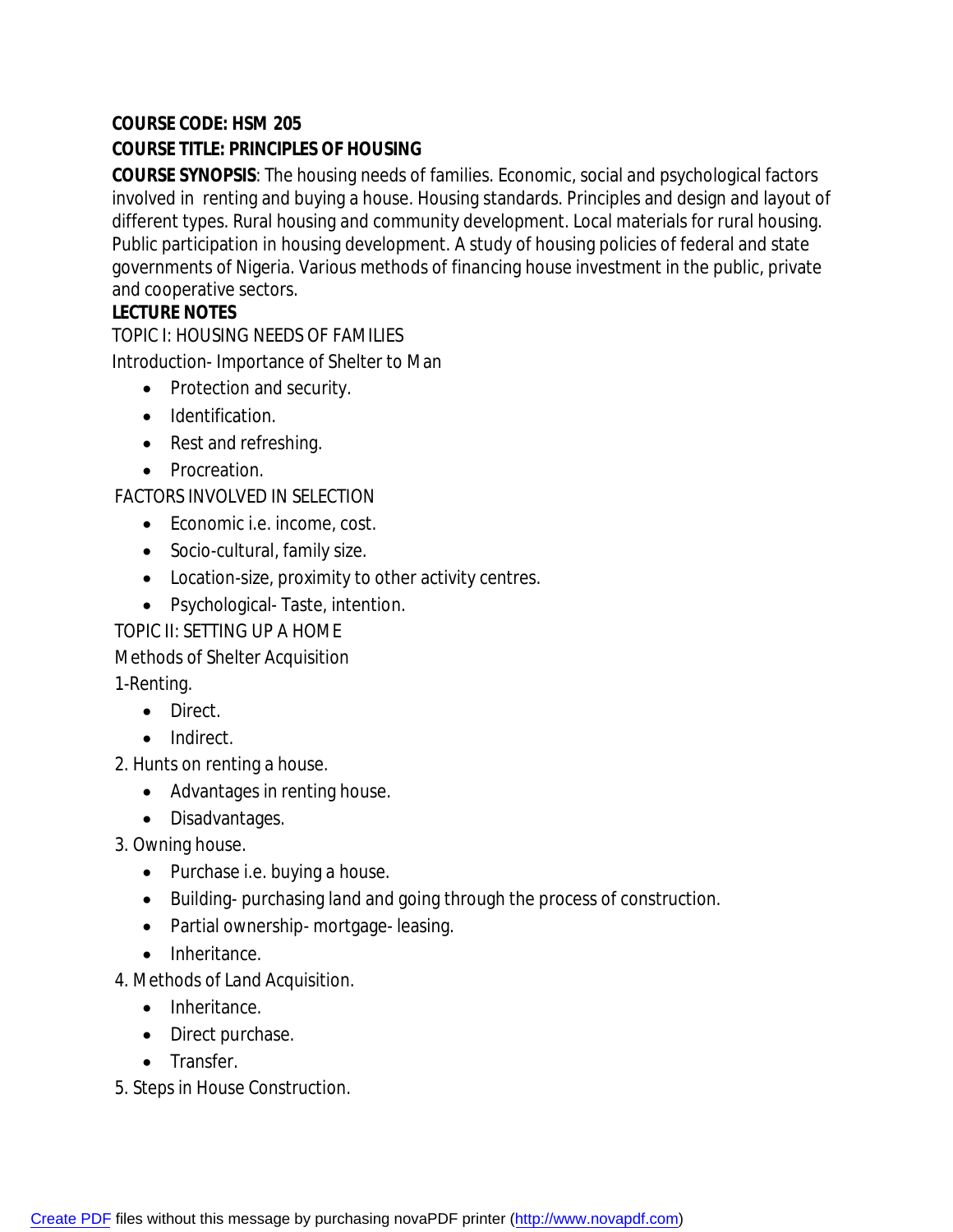- Acquisition of C of O.
- Drawing of plan and obtaining approval.
- Selecting a well qualified builder who can interprete the design plan accurately.
- Seeking architectural service for supervision and quidance for builders.

TOPIC III: BUILDING MATERIALS USED IN CONSTRUCTION

1. (a) Local.

(b) Foreign.

2. List the specific material.

Discuss the importance of each.

3. Students are to bring samples of materials.

TOPIC IV: HOUSING POLICIES IN NIGERIA

Introduction: Motives behind policy formulation.

- 1. –Social.
- 2. –Political.
- 3. –Economic.

STAGES OF IMPLEMENTATION

- 1. Colonial Era.
- 2. Post Independence.

Discussion on NATIONAL DEVELOPMENT PLANS

 $1^{st}$ ,  $2^{nd}$ ,  $3^{rd}$  and  $4^{th}$ .

Discussion on NATIONAL HOUSING POLICY.

Public sector involvement in housing development:

1. Private developers; 2. Institutional housing; 3. Individual house owners.

TOPIC V: PRINCIPLES AND DESIGN OF HOUSES

- 1. Layout Single, Mutiple i.e Estate.
- 2. Types of designs i.e bungalows, upstairs.
- 3. Principles in construction i.e exit doors,

TOPIC VI: FINANCING CONSTRUCTION

- 1. Personal savings
- 2. Loans from local lenders i.e cooperative societies.
- 3. Loan from government for its workers.
- 4. Loan from finance houses i.e banks most importantly FMB.

TOPIC VII: RURAL HOUSING

Introduction: Housing problems in the rural areas.

Rural Housing and Community Development

Its importance to citizens.

Importance to National development.

Importance to government.